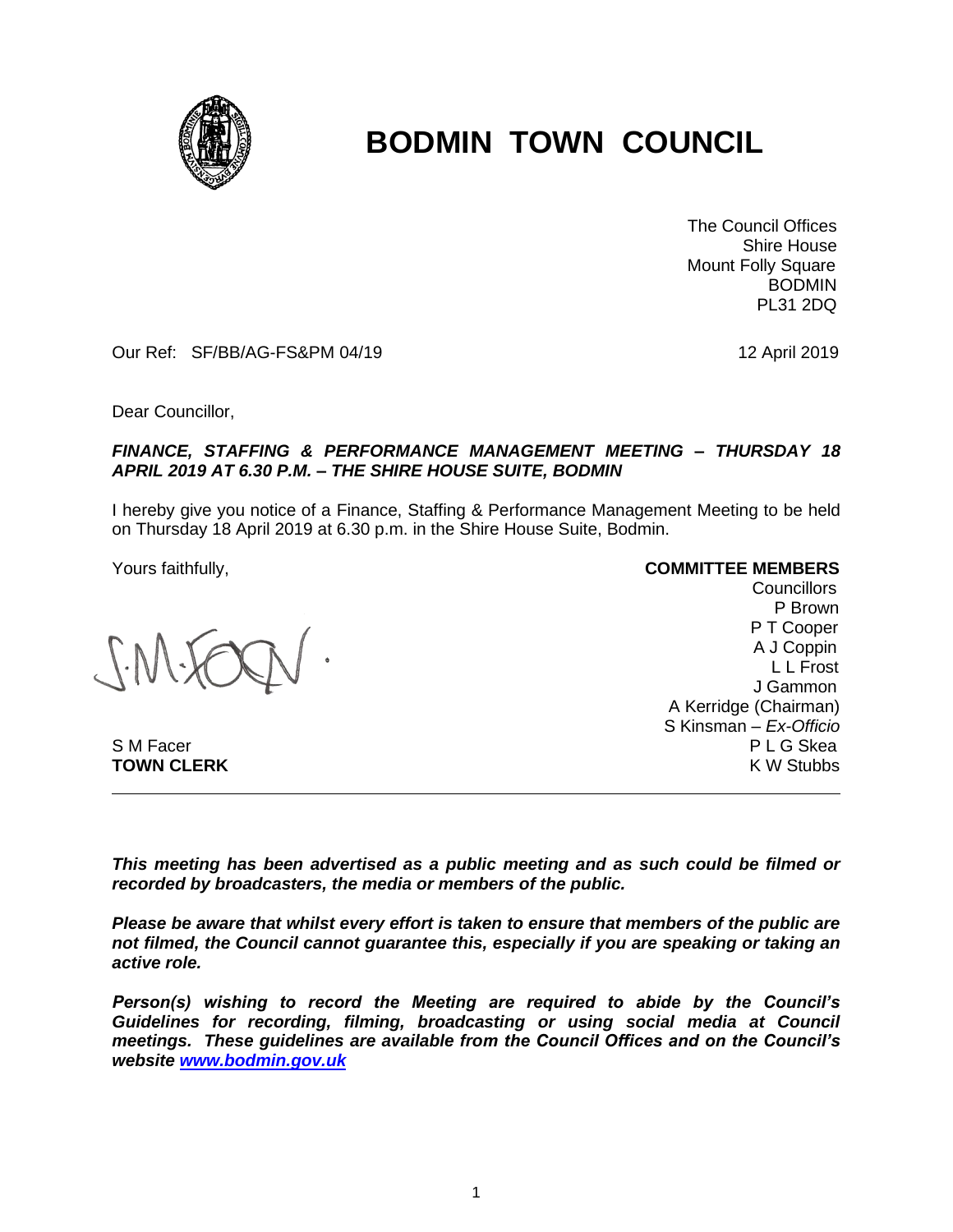## **A G E N D A**

## **Please note that this Committee must have a quorum of five people**

- 1. **CHAIRMAN'S ANNOUNCEMENTS AND APOLOGIES**
- 2. **PUBLIC REPRESENTATION SESSION – An opportunity for local residents to make representations or ask questions relating to items on this agenda.** (Note: a maximum of 15 minutes will be allocated for this session and there will be a time constraint of 5 minutes per speaker);
- 3. Declarations of Interest Members to declare interests in respect of any item on the agenda;
- 4. To consider and, if approved, adopt the Minutes of the Finance, Staffing and Performance Management Committee Meeting held on 21 February 2019 (copy enclosed);
- 5. Correspondence, to include:
	- (a) Email from Army Recruiting Group requesting use of Mount Folly on 10 and 12 June 2019 and 3 and 10 September 2019 (copy email enclosed);
	- (b) Email from David Rowland requesting use of Fair Park from 22 July to 29 July, with operational days of 25 July to 28 July, for KIDZ World event (copy email enclosed);
	- (c) Any important item of correspondence which the Chairman considers appropriate;
- 6. Mayor Choosing arrangements to confirm ceremony to be held at 2.00 p.m. on Thursday 16 May 2019 and Mayor's Sunday to be held at 10.00 a.m. on Sunday 19 May 2019 at St Petroc's Church;
- 7. Update on BTC Objectives, to include:
	- (a) To undertake a staffing review to ensure sufficient capacity and capability to deliver agreed objectives (items 16 and 17 refer);
- 8. Notes from meeting of Shire House Working Party held on 2 April 2019 to consider revised hire charge recommendations (copy notes enclosed);
- 9. Risk management update (copy to follow);
- 10. HSBC Premier Discretionary Management Service Portfolio Statement 1 October to 31 December 2018 (copy statement enclosed for information);
- 11. To consider and, if appropriate, pass for payment the Schedule of Accounts for April 2019 (copy to follow);
- 12. **ITEMS CONTAINING EXEMPT INFORMATION** To consider passing the following Resolution in respect of the items listed below:

'That the press and public be excluded from the Meeting in accordance with Section 1 of the Public Bodies (Admission to Meetings) Act 1960, for the following items of business on the grounds that they involve the likely disclosure of confidential and exempt information.'